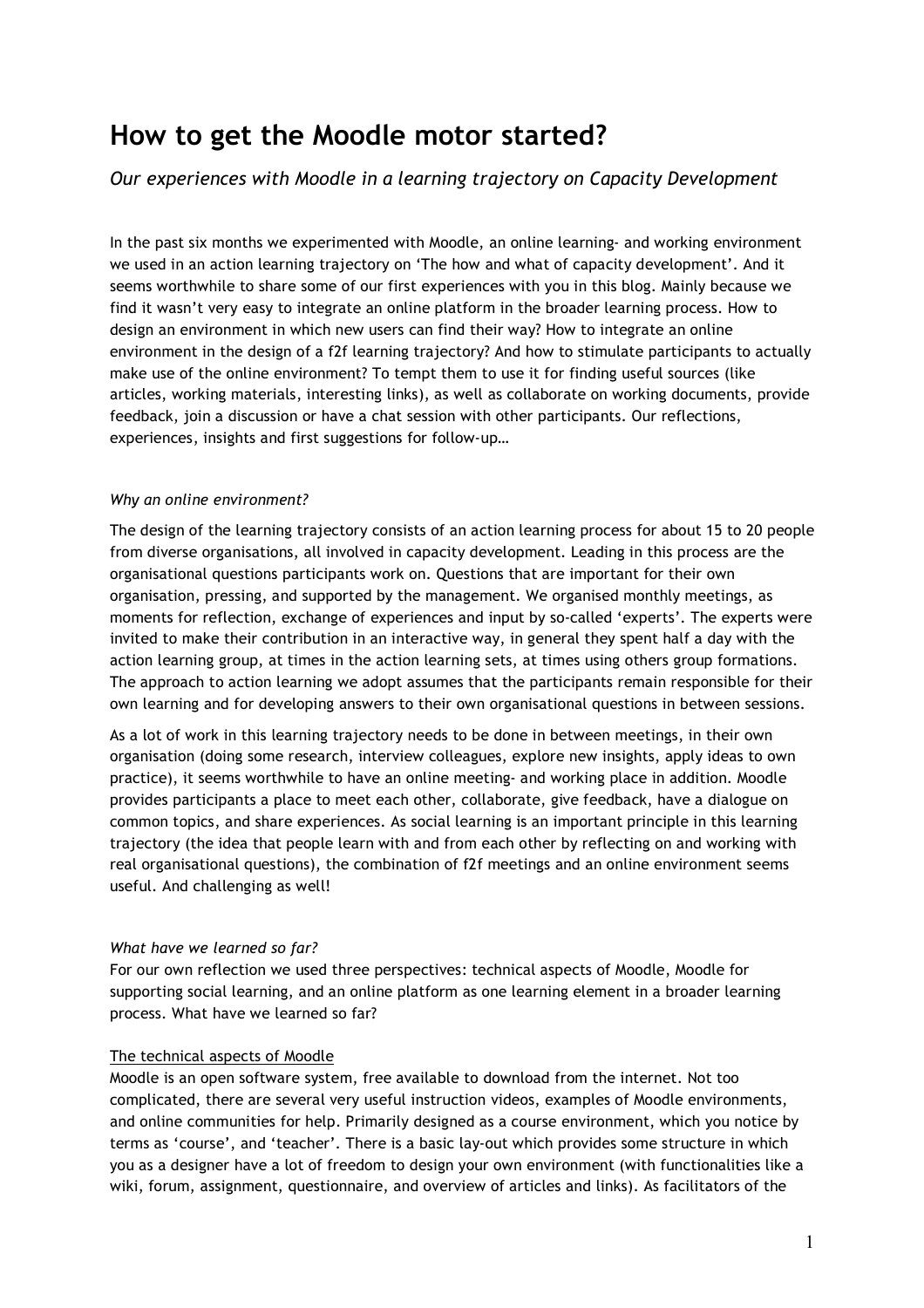learning trajectory we learned-by-doing. We designed along the way, discovering new options and possibilities, exploring the online system, as the learning trajectory progresses over time. The online introduction courses available for Moodle help late-comers to become more familiar with the Moodle.

## Introduction of Moodle to the group

From the beginning of the learning trajectory we made it clear that the action learning content on capacity building and learning on how to work with Moodle, as a method would be combined and evolve over time. This is an ambitious set up and potentially makes for a dynamic learning environment. Latecomers to the learning trajectory show the digital divide, younger latecomers are quick to explore the Moodle environment and form opinions on it's use and compare features with other interactive software, such as Skype and Google docs and internal portals such Oxfams' KIC. Older participants, the 40+ age group both in the original participants and the latecomers show that they are reluctant to join the Moodle environment. '*I lost my password and have not been able to access the environment'* .

## Gradually building the environment

Intentionally we gradually develop the Moodle environment. For example, we started with information on the first learning encounter and a wiki space to work on your own action learning plan. Later we added other functionalities, such as a forum, library and a chat function. Our aim was to allow the participants to gradually become familiar with the environment. It would possibly be too much of a challenge if the first entry/access to the Moodle would entail a large amount of time and effort to become familiar with the learning environment. By allowing participants and facilitators of learning to gradually add to the environment, there is an element of surprise and discovery involved, that hopefully motivates participants.

## Structure in the design

On reflection it would probably be helpful to make our working design of Moodle more explicit. More design in the form of a plan or explicit ambitions, like what sort of processes do we want to stimulate between participants? What is needed to do that? This might have 'forced' us to share the ambitions and the intended approach more explicitly. In hindsight it is obvious that we have tended to let people drift. For instance, although we were upfront about combining the action learning on capacity building with learning on how to work with an on-line learning environment, we have tended to reflect on this as a sort of side show. We would collect feedback on the difficulties, and 'forgot' to celebrate successful experiences in plenary, such as chat forums or reworked action learning plans.

#### Mixed responses

For participants who are new to an online learning environment, the threshold can fast become too high. "*Halfway, I lost my password and have not yet had time to retrieve it. It takes a while and effort before this is in working order'*. Even though the Moodle has an automatic password replacement button, exploring such easy access options is not automatic for all. Others struggle with trying to arrange a face-to-face meeting*. 'As a result I pick up the phone to contact a fellow learner, as that is simpler and faster'.* Such access problems thwart the use of Moodle, the open source origin implies that there are bugs and integration issues with existing computer and network settings within the organisations that participate. The great thing about the open source nature of Moodle is not only that it is free, it continuously improves and that online assistance and queries get a fast and rich response.

#### Benefit of success experiences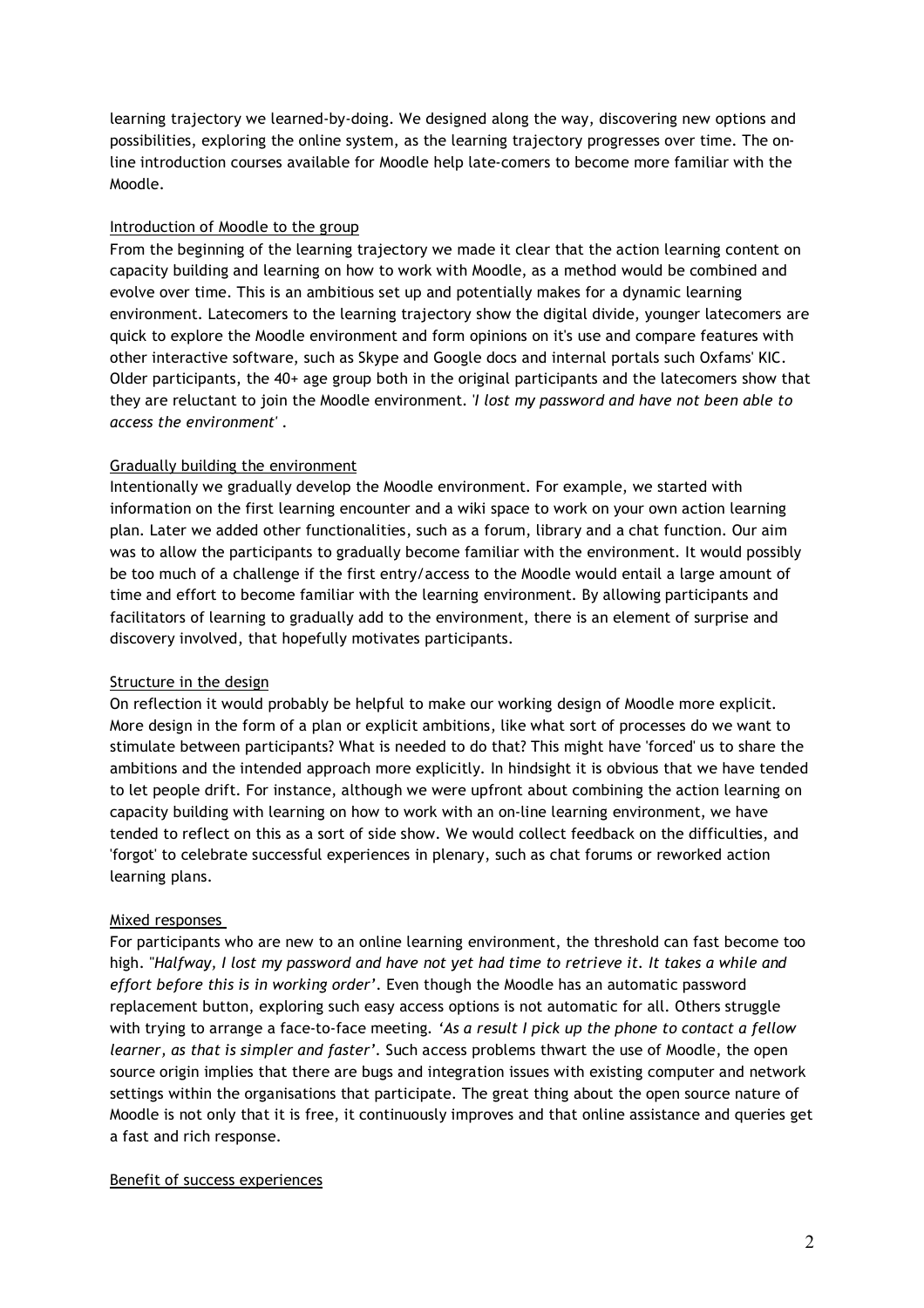*'I joined the learning trajectory half way. The on-line environment was a stimulating way to get an image of the progress and achievements of the learning trajectory. The Moodle gave me an insight*  in all that and as an information source it was very effective. I tried to upload a document and *that was unsuccessful, so after several attempts I gave up and asked one of the facilitators to do this*'. Everybody needs easy access and some effective responses from fellow learners to realise the benefits of the online environment. Without those, the Moodle does not become part of routine work and easily gets shelved. For the facilitators working with Moodle appears to offer several advantages, such as publishing information e.g. programmes, questions to learners; sharing documents, chat forum and tracking access and activity for and of all learners. The 'special' rights e.g publish to all, that can be assigned to facilitators are very powerful. The reflection space for facilitators was used once. Could it be that the technical possibilities appeared to be overwhelming for first time users? Overall we struggled to combine supporting the action learning sets and using Moodle to collect our own observations and reflections. In this sense we, the facilitators, do not appear to be very different from the learners. An important lesson was that half way we removed the barriers between the action learning sets so that all would view the ongoing activities, in the hope that this would be inspiring or motivate actions amongst the observers.

#### Certain body for mutual inspiration

The participants were divided in three action learning sets, in order to allow participants with similarly focussed questions to be linked. We expected that this would encourage further focus in the learning questions. This division in three sets was continued in Moodle, so there were three separate working spaces within the overall Moodle environment. This approach proved to be effective in the f2f situations and less so in Moodle, possibly because fewer participants were active online. The fact that in the first instance the results (output) of the action learning sets were only visible for the fellow learners in the set, lead to divisions between individual participants and the action learning groups. This was changed as we realised the unexpected outcome of the divisions and the associated lack of synergy and mutual inspiration. We suspect that this was too late in the trajectory to achieve a surge of active contributions and significant change in the use of Moodle.

#### Peer pressure online

Another important point of attention in an online environment is peer pressure. This social dynamic is more present and obvious in a f2f work setting, online work creates a different setting. Such pressure can be of significant value when working in an action learning environment and with intensive collaboration. The personal encounter, a mutual relationship will make anybody more committed to agreements, people seem to realise that a worthwhile contribution to the learning of others is a serious commitment and then absence will be noticed. We sought to encourage such responsibility between participating learners by working in smaller groups and making such groups responsible for the time in between f2f encounters.

#### Your limits as a facilitator

We saw the Moodle environment as a place for Information gathering as well as for collaboration: sharing tools and experiences, having joint discussions, working together on concrete products. In the f2f meetings we regularly made agreements on 'assignments' we would be working on in between meetings. The Moodle environment seemed a perfect place for working on these assignment, share ideas, meet, provide each other with feedback (to us). Some participants made use of this option. Especially when you already have some experience with web tools as wiki or googledocs, Moodle is quite similar in use. E-collaboration is more effective when several participants use the online environment to share their materials. As facilitators we were sometimes struggling with our role: as we see participants responsible for their own learning process, how far should we go in stimulating them to work in a particular way? We can support them, provide them